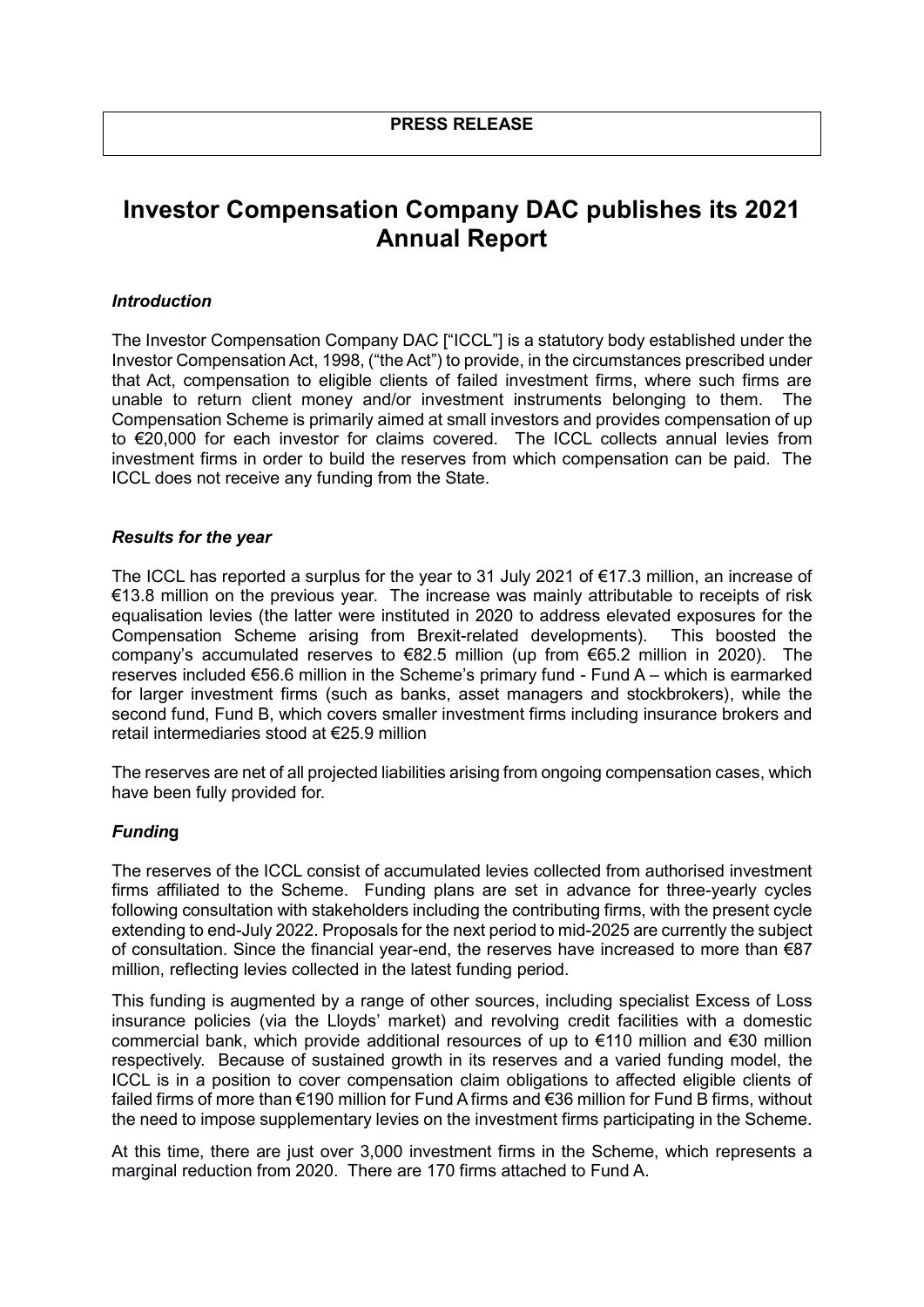## *Cases*

No new compensation cases arose during the past year.

## *Custom House Capital (CHC)*

CHC is the largest failure of an investment firm dealt with to date by the ICCL, with total investor losses estimated by the Liquidator at over €61 million and compensatable losses of up to €19.7 million, which have been fully provided for in the ICCL's accounts. The liquidation of the firm commenced in October 2011 and almost 2,000 claims for compensation were received by the ICCL from clients of the firm.

By the end of the latest financial year-end (31 July 2021), the ICCL had paid total compensation of €7.4 million on foot of the certification of 574 claims. Certification of claims had been deferred by the Liquidator/Administrator pending the outcome of the ICCL's High Court application for directions on the interpretation of legislative provisions relating to its statutory subrogated claim in respect of compensation paid.

Arising from issues that had emerged in the course of the liquidation, the ICCL had applied to the Court in 2019 seeking clarification as to how elements of the Scheme should operate in the CHC case (as well as in future cases). These related to the determination of the compensatable loss of eligible investors and the scope of the subrogated claim. In a judgment issued in October 2021, the Court ruled that the liability of an insolvent investment firm to return assets to clients and the calculation of compensatable loss must be determined as at the start of the liquidation of the firm. Any subsequent recoveries and distributions of client assets are not relevant to that calculation. Furthermore, the ICCL's right of subrogation under the Act is limited to the investment firm's own assets.

These important Court decisions have enabled the recommencement of the certification of claims and the associated payment of compensation to clients of the firm. Since the judgment was received, the ICCL has been engaging with the Administrator to ensure the claims certifications/payment processes are advanced. The ICCL has received over 200 certified claims and is validating these claims as quickly as possible. To date, the ICCL has paid out more than €300,000 in compensation to eligible investors. It is anticipated that the vast majority of the remaining claims will be certified and paid in 2022.

## *Money Markets International Stockbrokers Limited (MMI)*

The liquidation of MMI, which dates from March 1999, is continuing. The ICCL has paid €775,000 in compensation to eligible clients of the firm, the most recent payment being made some years ago. Resolution of a number of issues in the liquidation is awaited and it remains unclear whether additional compensation will arise in the case.

## *Chairperson's Comments*

Speaking on the publication of the Annual Report, the Chairperson of the ICCL, Mrs Jane Marshall, said:

*"Despite the persistent challenges stemming from the impact of the pandemic, the ICCL's operations continued without undue disruption in the past year. The Board remains committed to ensuring the smooth functioning of the Scheme in a difficult environment. The past year has seen further growth in the ICCL's reserves, which is testament to the ongoing strong support for the Scheme from the participating investment firms.*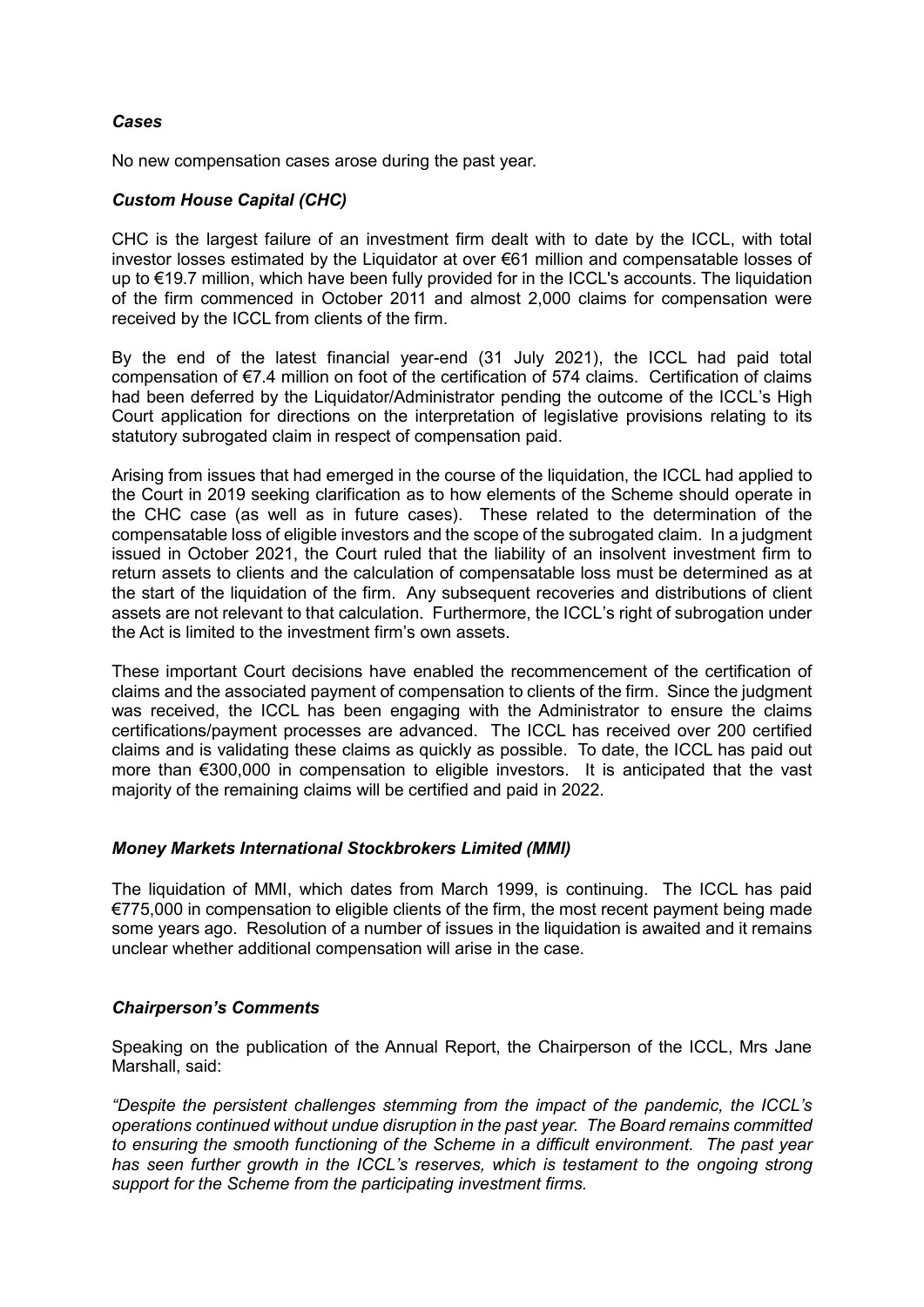*The recent comprehensive High Court judgment in the Custom House Capital case has brought necessary clarifications for how the Compensation Scheme should operate in this and future compensation cases. I am pleased to say that in the immediate aftermath of those decisions, the certification of the outstanding claims has resumed and that the ICCL has since paid over €300,000 to eligible investors. We will ensure that as certifications for the remaining claims are received, compensation payments will be made without delay. It is hoped that the process will be largely completed in 2022.* 

The ICCL Annual Report for the year-ended 31 July 2021 is now available online at [www.investorcompensation.ie](http://www.investorcompensation.ie/)

-ends-

**For further information, please contact: Mrs Jane Marshall, Chairperson, The Investor Compensation Company DAC Mr Michael Fagan, Chief Operations Officer**

| <b>Phone:</b>   | 01 2444485                   |
|-----------------|------------------------------|
| Email:          | info@investorcompensation.ie |
| <b>Website:</b> | www.investorcompensation.ie  |

**Mrs Marshall and Mr Fagan will be available to receive phone calls from the media on Friday, 17 December 2021 from 10.00am until 11.00am. Any e-mailed requests for information will be attended to as quickly as possible and in the order in which they are received.**

#### **Note for Editors:**

The ICCL was established under the Act. Its principal objective is to establish and operate an investor compensation scheme in accordance with the terms of EU Investor Compensation Scheme Directive 97/9/EC. The Act provides that investment firms must become members of the scheme and contribute to its funding. Following industry consultation, detailed funding arrangements were put in place which provided for the establishment of two separate funds to take account of differences in the activities of investment firms. The ICCL is not involved in the regulation or supervision of investment firms.

The ICCL is fully funded through levies collected from participant investment firms and receives no State funding (see below).

Ten Directors represent the interests of consumers (5) and the interests of the financial services industry (5) and are prescribed by the Minister for Finance. The Governor of the Central Bank of Ireland nominates and appoints the Chairperson and Deputy Chairperson of the Board.

## **ICCL Funding Model**

The ICCL consults with its participant firms once every three years concerning its funding for the following three years. The latest *Funding Arrangements* document in respect of the Funding Years ending 31 July 2020-22, which was issued in April 2019, outlines contribution rates payable by the different categories of authorised investment firms affiliated to the